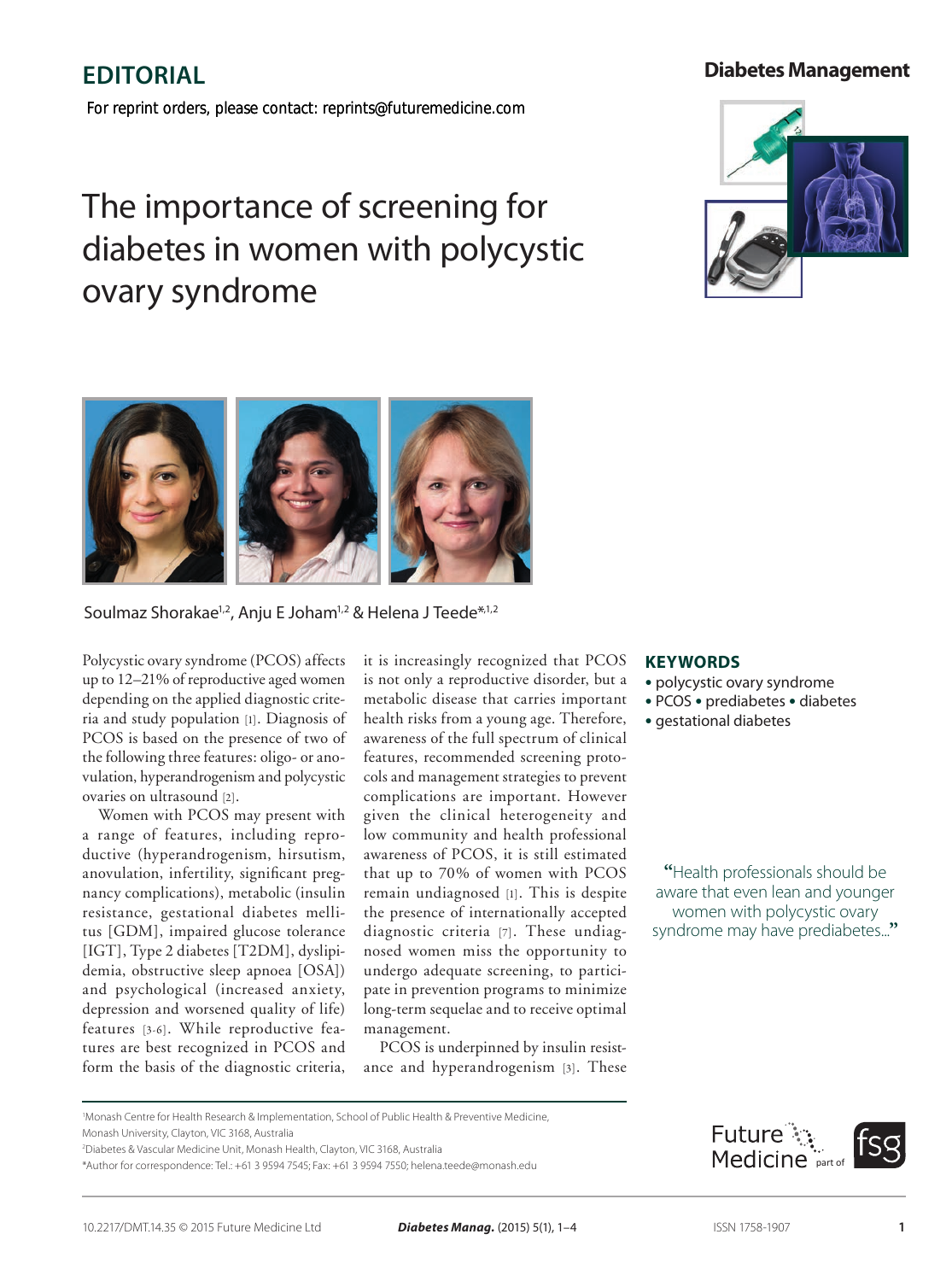underlying hormonal abnormalities are caused by both genetic predisposition and environmental/lifestyle factors. Insulin resistance is present in 85% of women with PCOS, including 65% of lean and 95% of obese affected women [8]; while hyperandrogenism is detected in 60–80% of affected women. Both are independent of, but exacerbated by excess weight [7,9,10].

#### **Dysglycemia in PCOS**

PCOS, as an insulin-resistant condition, is recognized by the International Diabetes Federation as a non-modifiable risk factor for T2DM [7]. Women with PCOS have increased risk and earlier onset of glycemic abnormalities (twoto three-fold increased risk of GDM and four to six-fold increased risk of T2DM independent of BMI) [4,5,11–14]. Prediabetes and T2DM are observed more frequently in women with PCOS compared with weight matched controls [4], with accelerated progression from prediabetes to T2DM [11].

In terms of GDM a meta-analysis of women with and without PCOS recruited from hospitals reported an approximately three-fold increased risk in women with PCOS [5]. Analysis of pregnancy outcomes of a Swedish birth registry reported an odds ratio of 2.32 for GDM in women with PCOS after adjusting for various confounders including BMI [13]. A cross-sectional analysis from the Australian Longitudinal Study on Women's Health reported that PCOS was associated with a higher risk of GDM (odds ratio: 2.1; 95% CI: 1.1–3.9; p = 0.02), independent of BMI [14]. Glycemic abnormalities during pregnancy are associated with adverse pregnancy outcomes including increased rate of preeclampsia, induction of labor, caesarean delivery, shoulder dystocia and neonatal hypoglycemia [15]. It is important that women with PCOS are screened for GDM in pregnancy and managed accordingly. In addition to diabetes in pregnancy, women with PCOS have increased risk of other pregnancy complications (miscarriage, fetal anomalies, hypertension in pregnancy) [5]. It is important to identify women with PCOS, so they can receive additional monitoring and support during pregnancy.

With T2DM, a report of pooled tabular data from 13 hospital-based studies showed a fourfold increased risk in PCOS cases compared with controls [4]. In a cross-sectional analysis from the Australian Longitudinal Study on Women's Health, PCOS was shown to be associated with

a higher risk of T2DM (odds ratio: 8.8; 95% CI: 3.9–20.1; p < 0.001), independent of BMI [14]. This is highly relevant as current screening recommendations for diabetes is age 40 years and over. Yet significant proportions of young reproductive age women with PCOS have glycemic abnormalities and may enter pregnancy with undiagnosed prediabetes and T2DM until they are screened for GDM at 28 weeks of gestation. This highlights the need for preconception and early pregnancy screening for prediabetes/T2DM in these women.

#### **Prevention opportunities**

Hence, PCOS is a metabolic disease in reproductive aged women that carries important health risks from a young age including prediabetes, gestational diabetes and T2DM. This increased risk in women with PCOS necessitates active screening and identification of women with all stages of dysglycemia. Furthermore, women with PCOS are more likely to be obese and have dyslipidemia and hyperptension, and the additive effect of dysglycemia augments the overall metabolic risk and mandates more aggressive screening and intervention [4,16]. Once diagnosed, women with PCOS who have prediabetes are a vital target group for lifestyle programs as such intervention is proven to delay or prevent progression to T2DM [17]. Also, detection and optimization of glucose abnormalities in reproductive aged women can prevent complications and adverse outcomes in pregnancy; therefore regular screening for dysglycemia is recommended to facilitate early intervention in women diagnosed with PCOS. This is particularly important in women with other concomitant risk factors such as obesity, older age, family history or personal history of dysglycemia and high-risk ethnicity [7,18].

#### **Screening recommendations**

Given the prevention opportunities, establishing a screening approach for dysglycemia in PCOS is important. However, this remains challenging due to lack of good quality prospective longitudinal studies assessing outcomes across the range of BMIs, PCOS phenotypes and ethnic groups [19]. While some authorities recommend only targeting women with higher risk for diabetes including women with hyperandrogenic PCOS phenotype and those with additional concomitant risk factors, others suggest screening all PCOS women regardless of age, BMI and specific phenotypic characteristics given the independent

**"**It is important to identify women with polycystic ovary syndrome, so they can receive additional monitoring and support during pregnancy.**"**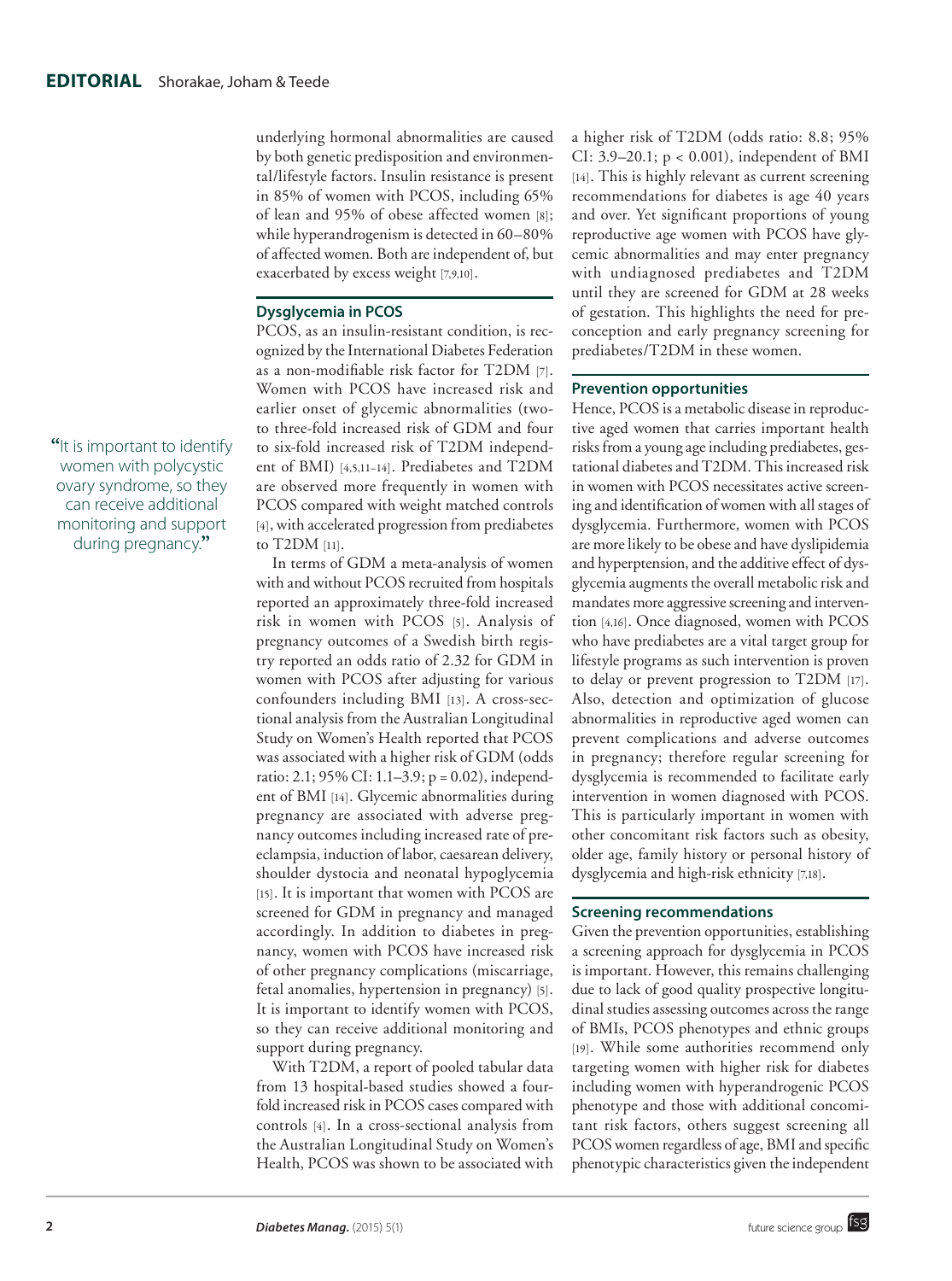higher risk of dysglycemia [20]. Screening with measurement of serum insulin levels has no current role in clinical assessment of T2DM risk [7]. When screening for dysglycemia, prediabetes is missed in 60–80% of cases if fasting glucose alone is measured [7]. A 75 g oral glucose tolerance test (OGTT) is recommended by national and international guidelines as the preferred method for detection of dysglycemia in this population as measuring the 2 h postload glucose concentration better reflects dysglycemia [7,18]. Alternatively, a two-step approach has been suggested for screening with fasting glucose followed by targeted OGTT in those with a fasting BGL of 6.1–7 mmol/l [20]. The evidence for the latter recommendation is yielded from a cross-sectional study of mostly Caucasian young women and further evaluation is required before potential use of this cost-saving approach in clinical practice. The role of glycated hemoglobin in screening for glycemic abnormalities is currently under review at national and international levels [7].

Recently published Australian national evidence based guidelines recommend that women with PCOS should have an OGTT every 2 years starting from a young age. This screening should ideally occur yearly in women with multiple additional risk factors including age, ethnicity, parental history of diabetes, personal history of GDM or abnormal glucose levels, smoking, use of the oral contraceptive pill or antihypertensive medications, physical inactivity and waist circumference more than 80 cm.

#### **References**

- 1 March WA, Moore VM, Willson KJ, Phillips DI, Norman RJ, Davies MJ. The prevalence of polycystic ovary syndrome in a community sample assessed under contrasting diagnostic criteria. *Hum. Reprod.* 25(2), 544–551 (2010).
- 2 Rotterdam ESHRE/ASRM-Sponsored PCOS Consensus Workshop Group. Revised 2003 consensus on diagnostic criteria and long-term health risks related to polycystic ovary syndrome. *Fertil. Steril.* 81(1), 19–25  $(2004)$ .
- 3 Teede H, Deeks A, Moran L. Polycystic ovary syndrome: a complex condition with psychological, reproductive and metabolic manifestations that impacts on health across the lifespan. *BMC Med.* 8, 41 (2010).
- 4 Moran LJ, Misso ML, Wild RA, Norman RJ. Impaired glucose tolerance, Type 2 diabetes

The clinical importance of screening young women with PCOS for presence of dysglycemia is clearly evident; however, more prospective longitudinal studies are required to determine optimal screening protocols. Since PCOS is a very common endocrinopathy in young women of reproductive age, the increased risk of dysglycemia in these women represents a major health and economic burden [7]. It is important that all health professionals dealing with PCOS have good awareness of PCOS enabling early PCOS diagnosis. Affected women should have regular screening for complications including dysglycemia and receive optimal management with a focus on prevention. Vigilance with this screening for dysglycemia is important in women with PCOS, especially preconception and in early pregnancy. Health professionals should be aware that even lean and younger women with PCOS may have prediabetes and identification of these women provides valuable opportunities for T2DM prevention.

#### **Financial & competing interests disclosure**

*The authors have no relevant affiliations or financial involvement with any organization or entity with a financial interest in or financial conflict with the subject matter or materials discussed in the manuscript. This includes employment, consultancies, honoraria, stock ownership or options, expert testimony, grants or patents received or pending or royalties.*

*No writing assistance was utilized in the production of this manuscript.*

and metabolic syndrome in polycystic ovary syndrome: a systematic review and metaanalysis. *Hum. Reprod. Update* 16(4), 347–363 (2010).

- 5 Boomsma CM, Eijkemans MJ, Hughes EG, Visser GH, Fauser BC, Macklon NS. A meta-analysis of pregnancy outcomes in women with polycystic ovary syndrome. *Hum. Reprod. Update* 12(6), 673–683  $(2006)$
- 6 Bajuk Studen K, Jensterle Sever M, Pfeifer M. Cardiovascular risk and subclinical cardiovascular disease in polycystic ovary syndrome. *Front. Horm. Res.* 40, 64–82  $(2013)$
- 7 Teede HJ, Misso ML, Deeks AA, Moran LJ. Assessment and management of polycystic ovary syndrome: summary of an evidencebased guideline. *Med. J. Aust.* 6, S65–S112 (2011).
- 8 Stepto NK, Cassar S, Joham AE *et al.* Women with polycystic ovary syndrome have intrinsic insulin resistance on euglycaemichyperinsulaemic clamp. *Hum. Reprod.* 28(3), 777–784 (2013).
- 9 Teede HJ, Joham AE, Paul E *et al.* Longitudinal weight gain in women identified with polycystic ovary syndrome: results of an observational study in young women. *Obesity (Silver Spring)* 21(8), 1526–1532 (2013).
- 10 Legro RS, Castracane VD, Kauffman RP. Detecting insulin resistance in polycystic ovary syndrome: purposes and pitfalls. *Obstet. Gynecol. Surv.* 59(2), 141–154 (2004).
- 11 Ehrmann DA, Barnes RB, Rosenfield RL, Cavaghan MK, Imperial J. Prevalence of impaired glucose tolerance and diabetes in women with polycystic ovary syndrome. *Diabetes Care* 22(1), 141–146 (1999).